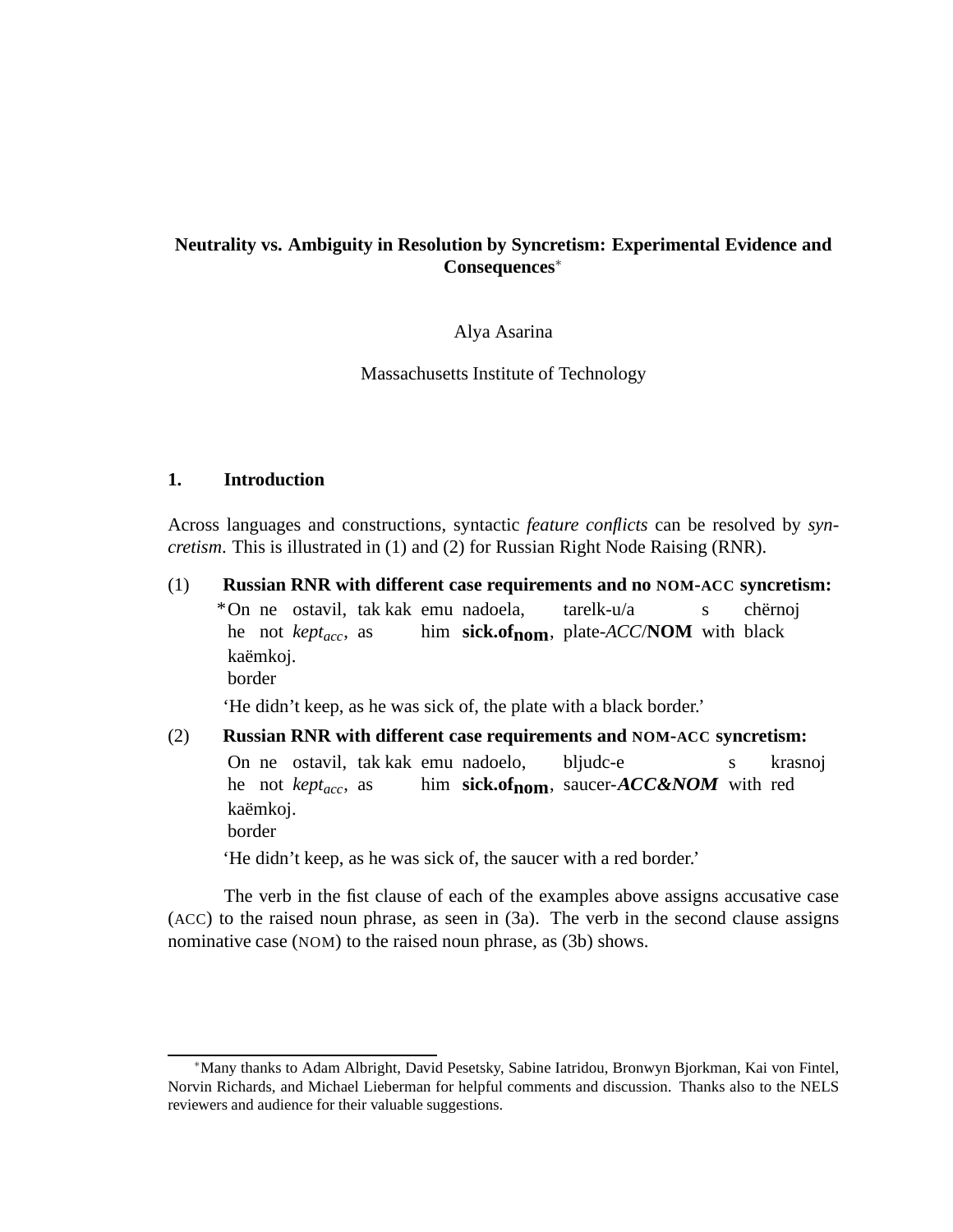## (3) a. **Accusative:**

On ne ostavil tarelk-u/bljudc-e. he not kept<sub>acc</sub> plate-ACC/saucer-ACC 'He didn't keep the plate/saucer.'

# b. **Nominative:**

Emu nadoel-a/o him sick.of-f/n<sub>nom</sub> plate-NOM/saucer-NOM tarelk-a/bljudc-e. 'He's sick of the plate/saucer.'

When the RNRed noun is not syncretic for the two cases assigned (ACC and NOM), as in (1), the construction is ungrammatical. On the other hand, when the raised noun is syncretic for NOM and ACC, as in (2), the sentence is grammatical. These examples illustrate a *feature conflict* (a noun being assigned two different cases) that leads to ungrammaticality in (1) but is *resolved* by a syncretic form in (3). Resolution by syncretism is well-documented in the literature. Examples from English are given in (4) and (5); see also Voeltz (1971), Eisenberg (1973), Groos and Van Riemsdijk (1981), Borsley (1983), Zaenen and Karttunen (1984), Pullum and Zwicky (1986), Levy (2001), Citko (2005), Dalrymple et al. (2009)for other languages and constructions.

# (4) **Resolution by syncretism in English – subject agreement (from Pullum and Zwicky (1986)):**

- a. \*Either they or I are/am/is going to have to go.
- b. Either they or you are going to have to go.

# (5) **Resolution by syncretism in English – verb form (from Pullum and Zwicky (1986)):**

- a. \*I certainly will, and you already have, clarify/clarified the situation with respect to the budget.
- b. I certainly will, and you already have, set the record straight with respect to the budget.

Section 2 presents an overview of the issues involved with resolution by syncretism. Section 3 contains a discussion of three types of syncretism – *neutrality*, *morphological ambiguity*, and *phonological ambiguity* – and how they are instantiated in Russian. In section 4, I discuss the experiment I conducted to evaluate what types of syncretism resolve feature conflicts, with the conclusion that only neutrality does so. In section 5, I propose an extension of Distributed Morphology that captures the syncretism data.

# **2. Background**

In this section, I discuss the implications of resolution by syncretism for theories of syntax and morphology. I also introduce the debate as to what kinds of syncretism (neutrality vs. both neutrality and ambiguity) resolve feature conflicts.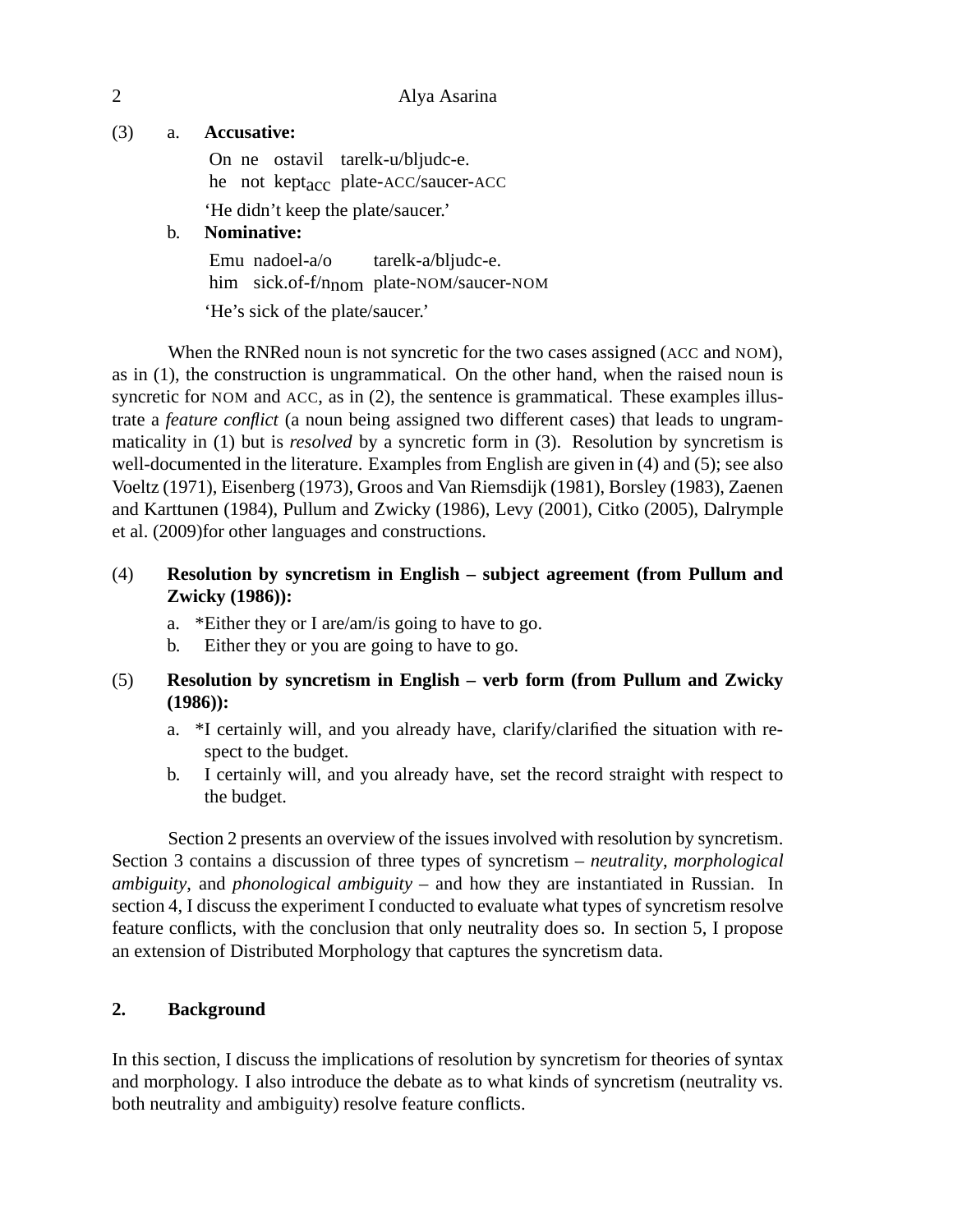## **2.1 Implications of Resolution by Syncretism for Theories of Grammar**

Resolution by syncretism presents two challenges for any theory: *ruling out* examples like (6), where conflicting case requirements make the sentence ungrammatical, and *allowing* examples like (7), where syncretism makes it possible for conflicting case requirements to be satisfied.

(6) **Russian RNR with different case requirements and no syncretism**  $(=(1))$ **:** \*On ne ostavil, tak kak emu nadoela, he not *keptacc*, as him **sick.ofnom**, plate-*ACC*/**NOM** with black tarelk-u/a s chërnoj kaëmkoj. border

'He didn't keep, as he was sick of, the plate with a black border.'

(7) **Russian RNR with different case requirements and syncretism**  $(=(2))$ **:** On ne ostavil, tak kak emu nadoelo, he not *keptacc*, as him sick.of<sub>nom</sub>, saucer-**ACC&NOM** with red bljudc-e s krasnoj kaëmkoj. border

'He didn't keep, as he was sick of, the saucer with a red border.'

The fact that (6) is ungrammatical means that case assignment (and feature assignment more generally) is not optional – the example is somehow ruled out by the excess of features on the raised noun. On the other hand, the syntax must allow an item to bear contradictory features for (7) to go through. Examples (6) and (7) are distinguished by the morphology on the RNRed noun, which means that the morphological system is not "fail-safe", but can rule out inputs such as (6). The last point is a problem for Distributed Morphology and any other system which assumes that a default form is always available.

#### **2.2 What Kinds of Syncretism are Relevant?**

Two types of syncretism have been discussed in the literature – *neutrality* and *ambiguity*. A *neutral* form is one that is *underspecified* for a certain feature. For example, English past tense verbs (other than *be*) are neutral for person and number: the past tense morpheme -*ed* simply does not encode person or number features. An *ambiguous* form is one that does not have an underspecified representation. Rather, two sets of features are *accidentally* represented in the same way. Syncretism between the English noun plural suffix -*z* and verbal present tense 3rd person singular suffix -*z* is an instance of ambiguity.

There is no consensus in the literature as to whether only neutral forms resolve feature conflicts (Zaenen and Karttunen (1984), Ingria (1990), Dalrymple et al. (2009)), or whether ambiguous forms do so as well (Pullum and Zwicky  $(1986)$ ).<sup>1</sup> In order to clar-

<sup>&</sup>lt;sup>1</sup>For Zaenen and Karttunen (1984) and Ingria (1990) feature conflict must additionally be semantically irrelevant in order for resolution to be possible. For Pullum and Zwicky (1986) resolution by an ambiguous form requires that the feature involved be "syntactically imposed".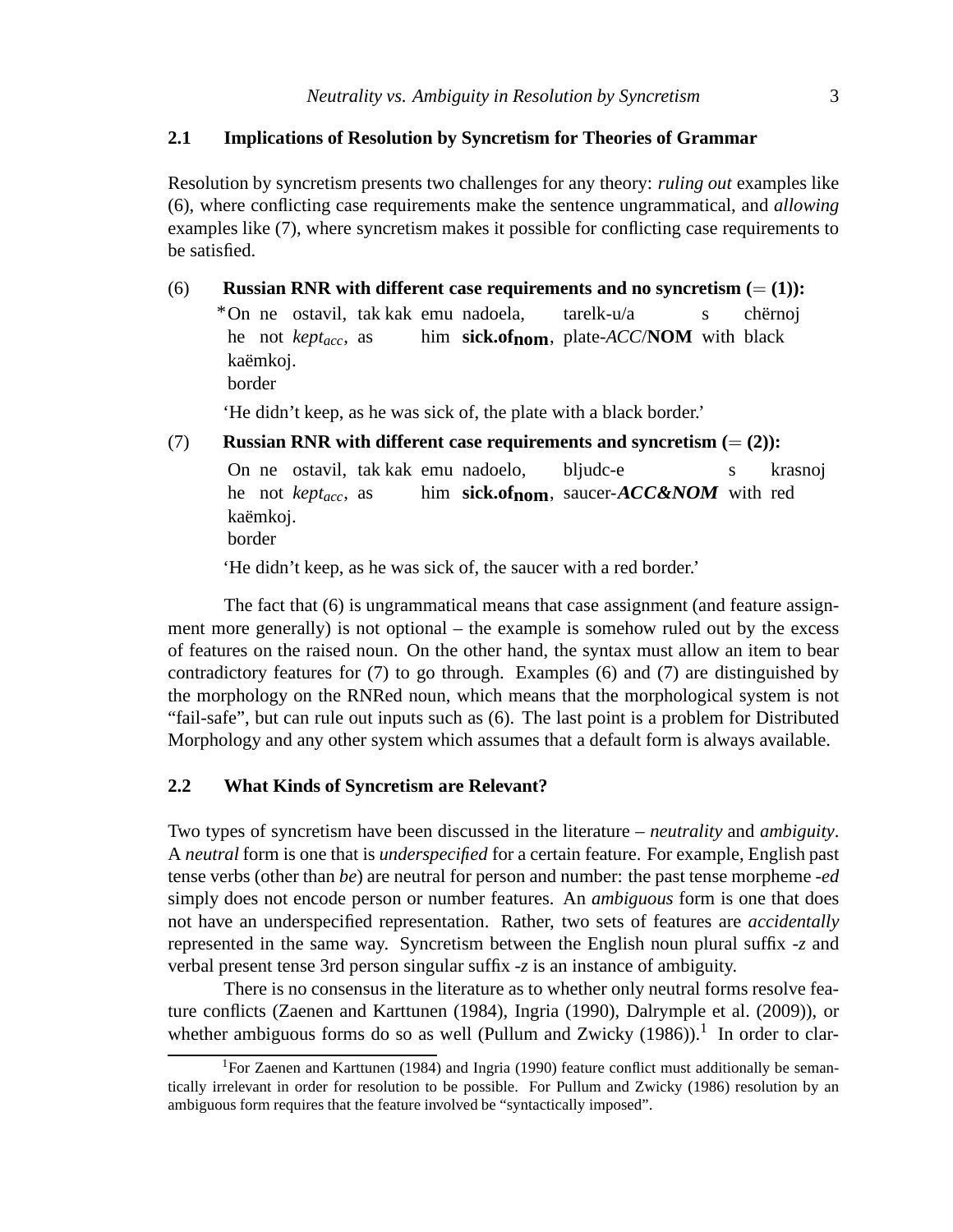ify the situation, I conducted an experiment to determine what kinds of resolution by syncretism are possible. The experiment involved gathering judgments systematically within a limited domain – case syncretism in Russian RNR constructions. The possibilities considered were resolution by neutrality, and resolution by two types of ambiguity – morphological ambiguity and phonological ambiguity. The next section shows how these three types of syncretism are instantiated in the Russian nominal system. The experiment demonstrates that only neutral forms resolve feature conflicts.

## **3. Syncretism Types in Russian**

I consider three ways in which a morpheme can be syncretic for two sets of features ( $\alpha$ ) and β): *neutrality*, *morphological ambiguity*, and *phonological ambiguity*. *Neutrality* is when a single morpheme is compatible with both  $\alpha$  and  $\beta$ . *Ambiguity* is when  $\alpha$  and  $\beta$ are treated differently by the morphological system and identity of outputs is accidental. I further break down ambiguity into *morphological ambiguity* and *phonological ambiguity*.

(8) *Morphological ambiguity:* The underlying phonological representations corresponding to  $\alpha$  and  $\beta$  are (accidentally) the same. *Phonological ambiguity*: The underlying forms for  $\alpha$  and  $\beta$  are distinct, but the surface forms are identical due to the phonology of the language.

The experiment presented below shows that (at least in Russian RNR constructions) only *neutral* forms resolve feature conflicts. In this section, I establish that the three types of syncretism are found in Russian.

# **3.1 Neutrality**

NOM-ACC syncretism in Russian is an instance of neutrality, where a single morpheme is compatible with two sets of features. In particular, my experiment uses NOM-ACC syncretism for neuter (declension class Ib) nouns such as *bljudc-e* ('saucer'-NOM/ACC). Morphological analyses of Russian have consistently treated NOM-ACC syncretism as an instance of neutrality. (Jakobson (1958), Neidle (1988), Wiese (2004), Müller (2004), Dalrymple et al. (2009)) Important reasons for this analysis include *metasyncretism* (Williams (1994)) and the syntactic connection between NOM and ACC.

*Metasyncretism* is the presence of the same type of syncretism across different paradigms. For example, NOM-ACC syncretism is found throughout the Russian declension system. NOM and ACC are syncretic in Russian for all singular non-feminine inanimates (including nouns, adjectives and demonstratives), for plurals (again, including nouns, adjectives and demonstratives), as well as for class III (feminine) nouns. Metasyncretism motivates treating nominative and accusative as forming a category.<sup>2</sup>

<sup>2</sup> It has been argued that metasyncretism is actually best handled by rules of *impoverishment* – deletion of features. (Bobaljik (2001), Harley (2008)) This possibility is discussed in greater detail in section 5.4.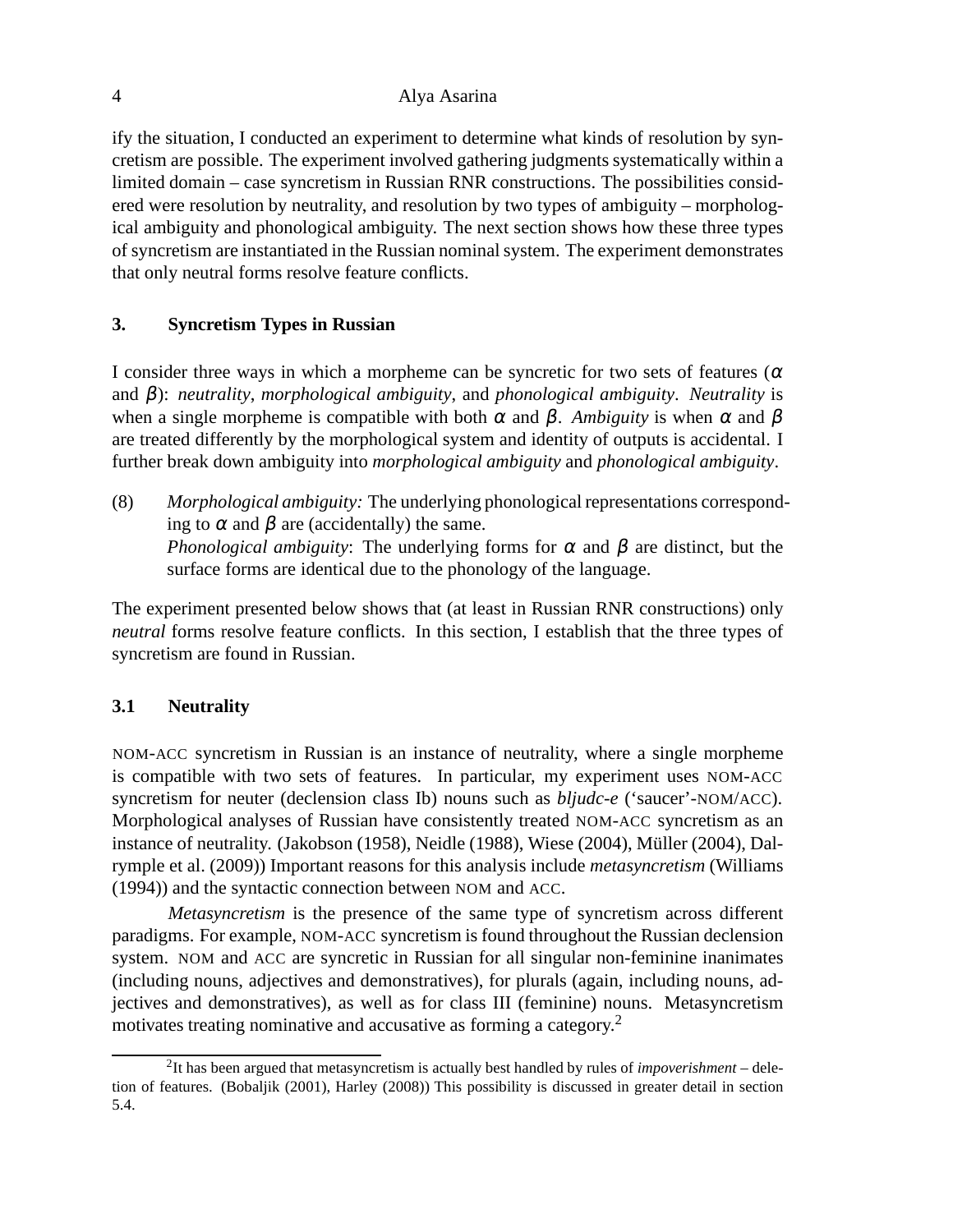If NOM and ACC *share* a feature (or features), each instance of syncretism can be systematic. On the other hand, if NOM and ACC *do not share* a feature, each instance of syncretism is accidental. If each occurrence of NOM-ACC syncretism is an accident, we should be very surprised to find it showing up again and again in Russian.

Grouping NOM with ACC in Russian is well-motivated syntactically. NOM and ACC are structural cases. Additionally, nominative and accusative environments pattern together in Russian in allowing the genitive of negation. (Babby (1980), Pesetsky (1982)) Paucal numeral data also distinguish NOM and ACC from other cases – paucal numerals combine with genitive singular nouns in nominative and accusative environments, but with plural nouns in the appropriate case form in all other environments.

#### **3.2 Morphological Ambiguity**

A form is *morphologically ambiguous* when the underlying phonological representations corresponding to two sets of features are *accidentally* the same. A subset of masculine (class Ia) nouns is syncretic for partitive-dative (PART-DAT) in Russian, and this syncretism is an instance of morphological ambiguity. PART-DAT syncretism has been treated as ambiguity by Jakobson (1958), Neidle (1988), and Wiese (2004). This is practically necessitated by the fact that syncretic PART and DAT morphemes show up in different environments. Additionally, there is a strong syntactic connection between PART and *genitive* (GEN), and not PART and DAT.

PART and DAT -*u* endings appear on different sets on nouns. DAT -*u* shows up on all class Ia and class Ib nouns, whereas PART -*u* only appears on a lexically specified subset of class Ia nouns. Consequently, if a single rule were to insert both the PART and the DAT -*u* morphemes, we would have to make some highly undesirable stipulations.<sup>3</sup>

Furthermore, PART is morphologically and syntactically tied to GEN, and not to DAT. Russian exhibits PART-GEN metasyncretism – PART is syncretic with non-partitive GEN in all parts of the declension system other than a subset of singular class Ia nouns. Furthermore, GEN case marking is permitted in environments where PART can be used, as the following example illustrates.

#### (9) **Partitive and genitive:**

Nalej mne sok-u/sok-a. pour me juice-PART/juice-GEN 'Pour me some juice.'

#### **3.3 Phonological Ambiguity**

Phonological ambiguity is found when underlying forms for two sets of features are distinct, but the surface forms are identical due to the phonology of the language. Russian

<sup>&</sup>lt;sup>3</sup>One way to analyze PART-DAT syncretism as neutrality is to propose a genitive insertion rule that is lexically specified to apply to all nouns *other* than those that have a special partitive ending, and precedes the rule inserting -*u*. Another way is to treat the syncretism between *dative* forms of nouns with partitive -*u* and *dative* forms of nouns without partitive -*u* as accidental. Neither approach is tenable.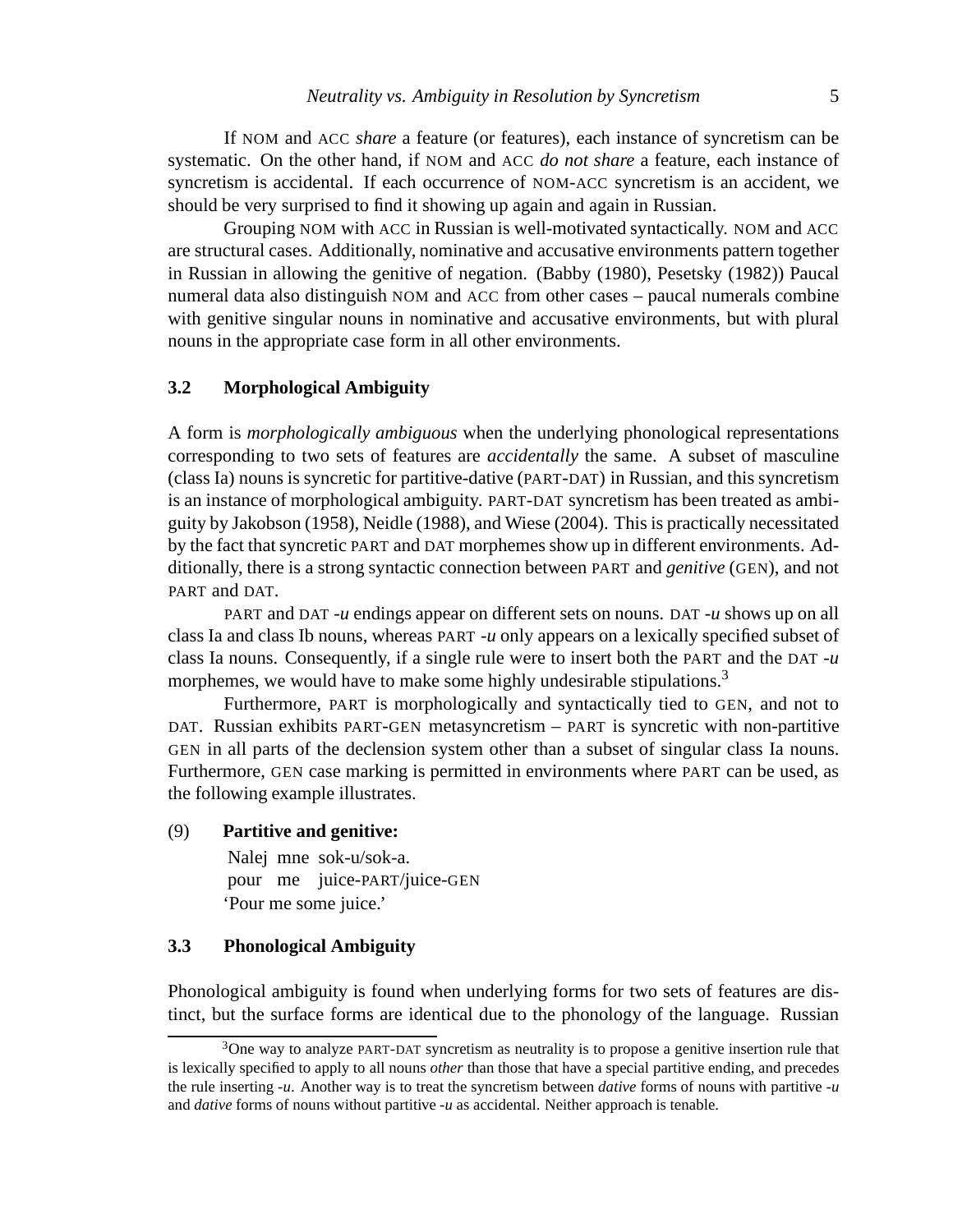exhibits phonological ambiguity in accusative-prepositional (ACC-PREP) syncretism for neuter (class Ib) nouns with unstressed endings. ACC and PREP neuter forms are distinct when the ending is stressed, as seen in (10a). However, there is a general process of vowel reduction in Russian: *unstressed o, e*  $\rightarrow$  *i after a palatalized consonant*. Consequently, unstressed ACC and PREP endings after a palatalized consonant yield the same surface phonological form, as (10b) shows.

| (10)<br>a. sedl-ó |  | – sedl-é                   | b. pól-i       |
|-------------------|--|----------------------------|----------------|
|                   |  | $saddle-ACC - saddle-PREF$ | field-ACC/PREP |

## **3.4 Summary**

In this section, I have presented three types of syncretism found in the Russian nominal declension system, as summarized in (11). In the next section, I describe an experiment based on these three syncretism types.

(11) **Neutrality:** NOM-ACC (neuter, class Ib) **Morphological ambiguity:** PART-DAT (masculine, class Ia) **Phonological ambiguity:** ACC-PREP (neuter with unstressed ending, class Ib)

## **4. Experiment**

I conducted an experiment with the goal of determining what types of syncretism resolve feature conflicts. In particular, I evaluated three types of syncretism found in Russian (as discussed in the previous section) – neutrality, morphological ambiguity, and phonological ambiguity. The experimental results show that neutrality resolves feature conflicts, but ambiguity (of either type) does not. I tentatively assume that the results of this experiment carry over to other languages and constructions. In this section, I present the experimental setup and findings.

# **4.1 Stimuli**

The three test conditions for the experiment were neutrality, morphological ambiguity, and phonological ambiguity. The paradigm used was Russian RNR constructions where the raised noun phrase is assigned one case in the first clause, and a different case in the second clause. A test sentence and a control sentence were presented for each experimental condition. In the test sentences, the RNRed noun is syncretic for the cases assigned by the two clauses. In the control sentences, the RNRed noun is not syncretic for the cases assigned by the two clauses. Rather, it bears the case assigned by the second clause.<sup>4</sup> Controls were constructed to be minimally different from the test sentences. The only difference between a test sentence and the corresponding control is the RNRed noun phrase, as (12) and (13) illustrate.

<sup>4</sup>Sentences where the RNRed noun bears the case assigned by the first clause instead are markedly worse (according to my own judgments and those of two other informants).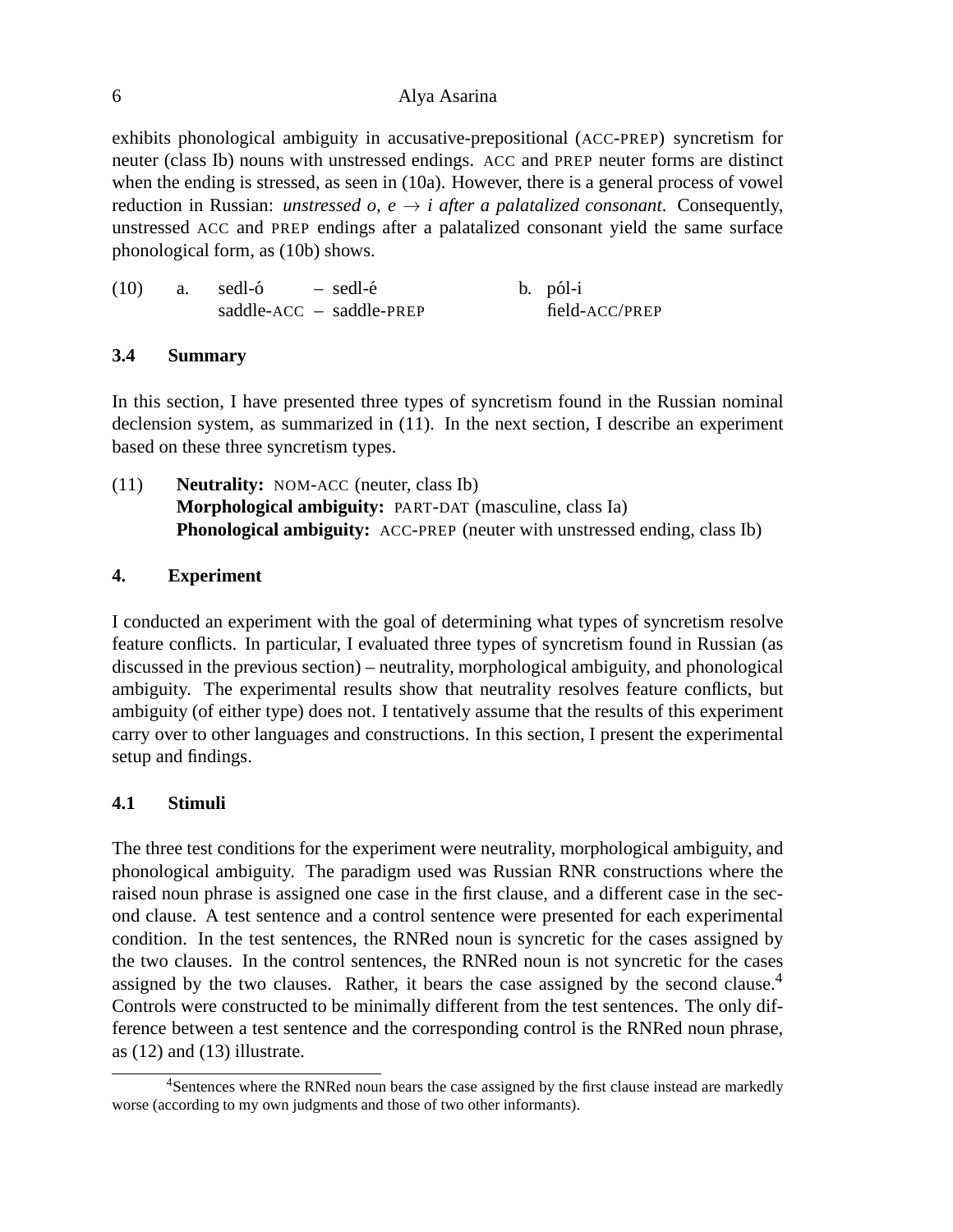#### $(12)$  **NOM-ACC** syncretism (neutrality)  $(=(2))$ :

\*On ne ostavil, tak kak emu nadoela, he not *keptacc*, as him **sick.ofnom**, plate-*ACC*/**NOM** with black tarelk-u/a s chërnoj kaëmkoj. border

'He didn't keep, as he was sick of, the plate with a black border.'

### $NOM$ **-** $ACC$  **syncretism** (**neutrality**) control ( $=(1)$ ):

On ne ostavil, tak kak emu nadoelo, he not *keptacc*, as him sick.of<sub>nom</sub>, saucer-*ACC&NOM* with red bliudc-e s krasnoj kaëmkoj. border

'He didn't keep, as he was sick of, the saucer with a red border.'

Note that there in all instances of syncretism used, including phonological syncretism, the two relevant forms have the same spelling. For example, the underlying  $l\acute{o}zh-o$ ('bed-ACC') and *lózh-e* ('bed-PREP'), which are both pronounced [lózh-i] due to vowel reduction, are spelled identically as "lozhe". The written form thus provides no indication that different case suffixes are required in the two clauses.

RNR examples where the same case is assigned in both clauses were used as a baseline. The fillers used involve case assignment across an intervening parenthetical, and are of comparable length with the RNR sentences. There was a mix of fillers with correct and incorrect case forms. Sample sentences for each condition can be found in appendix 1. It is predicted that test sentences are more acceptable than the corresponding controls if, and only if, the type of syncretism involved (neutrality, morphological ambiguity, phonological ambiguity) can resolve feature conflicts.

## **4.2 Setup and Participants**

The experiment was conducted online through Amazon Mechanical Turk. Russian speakers (as opposed to other Turk users) were identified by their answers to preliminary freeresponse questions. Results from 41 participants were used. The sentences were presented in written form.<sup>5</sup> The participants were asked, "Can you say this?" (presented in Russian); the possible responses were "yes" or "no". Each participant judged up to five sets of sixteen sentences. Each set included one test sentence of each type (neutrality, morphological ambiguity, phonological ambiguity), one control for each type of test sentence (with closest conjunct agreement), two RNR sentences with the two clauses assigning the same case, and eight filler sentences.

## **4.3 Results**

The key result of this experiment is that sentences with neutrality are significantly more acceptable than the corresponding controls, whereas sentences with ambiguity are not.

<sup>5</sup>Audio recordings were used in a pilot for this experiment.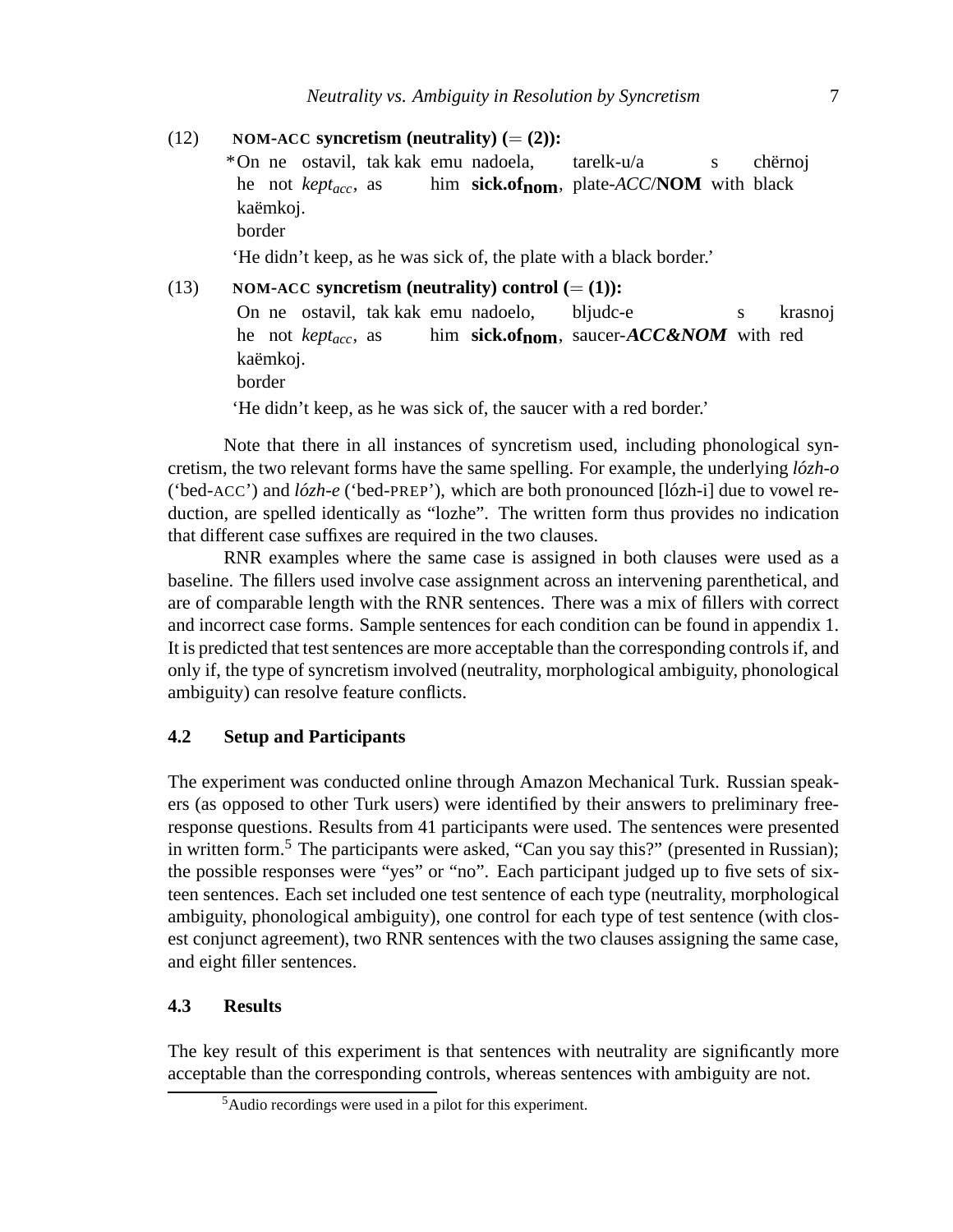| <b>Condition</b>                 | # accepted | # total | % accepted |
|----------------------------------|------------|---------|------------|
| Fillers (grammatical)            | 191        | 261     | 73%        |
| Fillers (ungrammatical)          | 52         | 235     | 22%        |
| RNR, no case conflict            | 66         | 124     | 53%        |
| Neutrality                       | 41         | 62      | 66%        |
| Neutrality controls              | 20         | 62      | 32%        |
| Morphological ambiguity          | 27         | 62      | 44%        |
| Morphological ambiguity controls | 23         | 62      | 37%        |
| Phonological ambiguity           | 32         | 62      | 52%        |
| Phonological ambiguity controls  | 41         | 62      | 66%        |

#### (14) **Results at-a-glance:**

The acceptance rate for examples of RNR with no case conflict is surprisingly low. However, it is not necessarily appropriate to compare results across paradigms, as the items are non-minimally different. I continue to assume that RNR examples with no case conflict are "grammatical". This is supported by the pilot study, in which RNR examples with no case conflict were accepted a larger fraction of the time than any other type of RNR. The experimental results are analyzed using a mixed effects logistic regression with maximum likelihood fitting. The model includes the following factors:

- (15) paradigm (neutrality, morphological ambiguity, or phonological ambiguity)
	- neutral form? (yes/no)
	- morphologically ambiguous form? (yes/no)
	- phonologically ambiguous form? (yes/no)
	- random effect: participant ID

The significant factors ( $p < .05$ ) are whether the form is neutral ( $p < .001$ ), and whether the sentence is part of the phonological ambiguity paradigm ( $p < .001$ ).<sup>6</sup> Whether the form is ambiguous (morphologically or phonologically) is not significant. A likelihood ratio test for the significance of the three experimental conditions further demonstrates that only neutrality yields a significant improvement over the corresponding controls.

| <b>Condition</b>        |      | $\mathbf{p}(\chi^2)$ | significant? |
|-------------------------|------|----------------------|--------------|
| Neutrality              | 13.6 | <.001                | ves          |
| Morphological ambiguity |      | .146                 | no           |
| Phonological ambiguity  | 3.4  | .064                 | no           |

# (16) **Significance of neutrality, morphological ambiguity, phonological ambiguity:**

Neutrality contributes significantly to explaining the data, whereas ambiguity does not. (Note that the trend with phonological ambiguity is for the controls to actually be better than the test sentences, but this is not a significant result.) Thus, out of the three conditions,

<sup>&</sup>lt;sup>6</sup>I do not have much to say about why sentences in the phonological ambiguity paradigm were significantly better than sentences in the other paradigms. This point highlights the fact that we do not have minimal comparisons across paradigms; I restrict the analysis to intra-paradigm effects.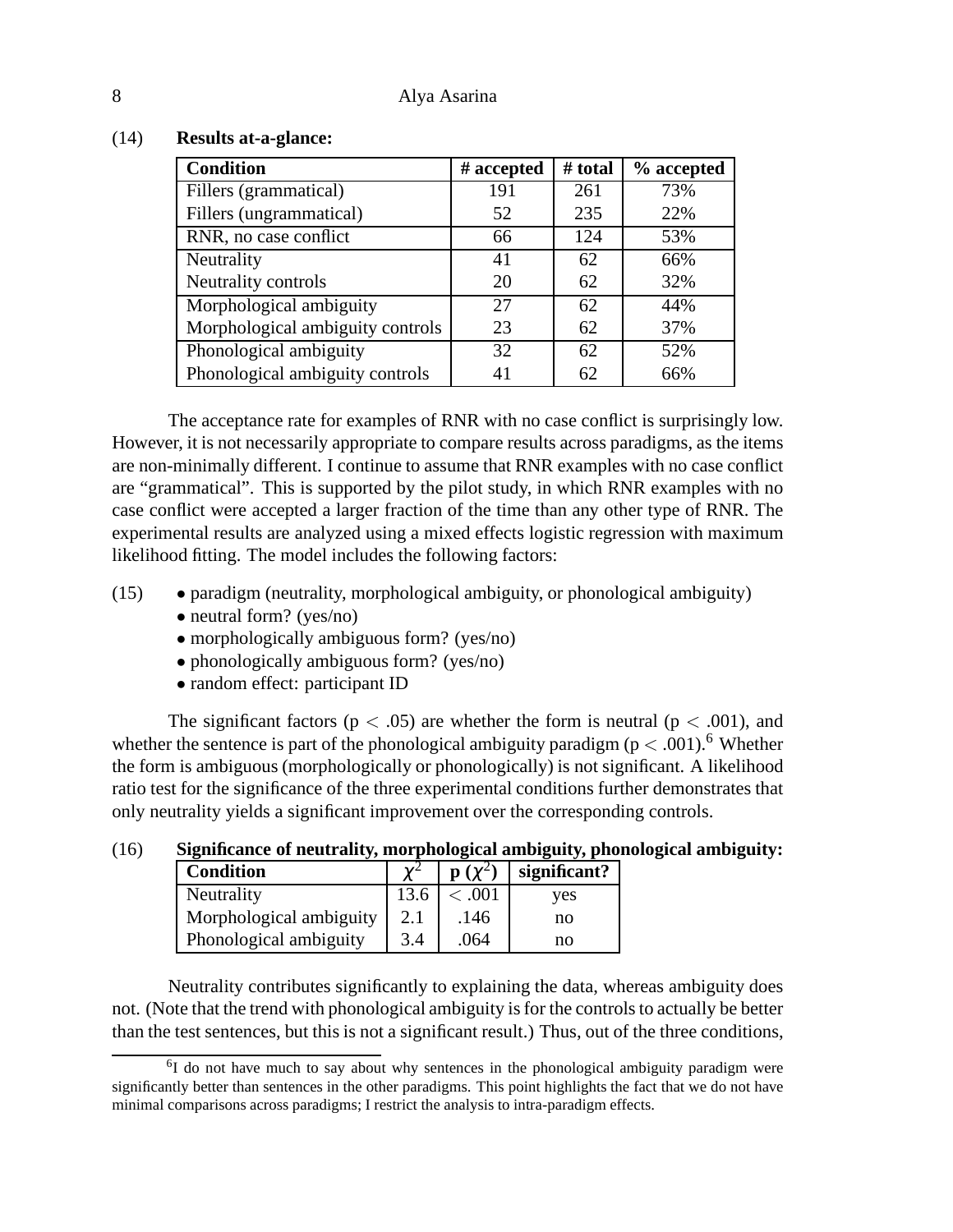only *neutrality* significantly raises acceptability. I conclude that neutral forms resolve feature conflicts, whereas ambiguous forms do not. I suppose that my experimental results carry over to other languages and constructions, but further investigation is warranted.

## **5. Theoretical Implications and Analysis**

The experimental results indicate that neutrality is different from ambiguity in an empirically and theoretically significant way. Neutral forms permit feature conflict (NOM and ACC case assignment), whereas ambiguous forms do not. The assignment of two features that are spelled out by different rules (i.e. without neutrality) to a single item must therefore be banned in certain circumstances.<sup>7</sup>

In this section, I show that a system with underspecification and defaults, such as Distributed Morphology (DM), will never fail to find a form to match any set of features. This is problematic for explaining the syncretism data. I then present an analysis of the experimental data based on an elaborated version of DM. I show how the right feature sets can be generated by multidominant structures. Finally, I summarize the theoretical implications of my proposal. I also discuss, but ultimately reject, an alternative analysis based on feature impoverishment.

#### **5.1 Distributed Morphology as-is**

The syncretism data discussed present a problem for Distributed Morphology, and any morphological system that shares its key properties. In particular, any system with disjunctively ordered rules of insertion and with underspecification cannot rule out an input based on the presence of "too many" features. Consider, for instance, an item with the features [PART, DAT]. In a system like DM, such an item could be spelled out by one of four types of rules.<sup>8</sup>

#### (17) **Possible rules:**

|    | 1. PART, DAT $\rightarrow$ a |                 |  |
|----|------------------------------|-----------------|--|
|    | 2. PART                      | $\rightarrow$ h |  |
|    | 3. DAT                       | $\rightarrow$ c |  |
| 4. |                              | $\rightarrow$ d |  |

Presumably there is no rule like 1 in the morphological system. But [PART, DAT] can be spelled out by rule 2 or 3 (whichever one applies first) or by the default rule 4. If there is a way to spell out [PART] or [DAT] on its own, then there is a way to spell out [PART, DAT] together. As discussed above, the morphology must rule out certain (non-syncretic and ambiguous) forms, so this property of DM is highly problematic.

 $7$ Dalrymple et al. (2009) propose an HPSG-based account of resolution by neutrality, with the assumption that lexical items are part of the syntactic structure. On this view, a number of the issues discussed in this section do not arise.

<sup>&</sup>lt;sup>8</sup>For convenience, simple privative case features are used throughout much of this discussion. The same points would carry over to a more elaborate analysis of the case system.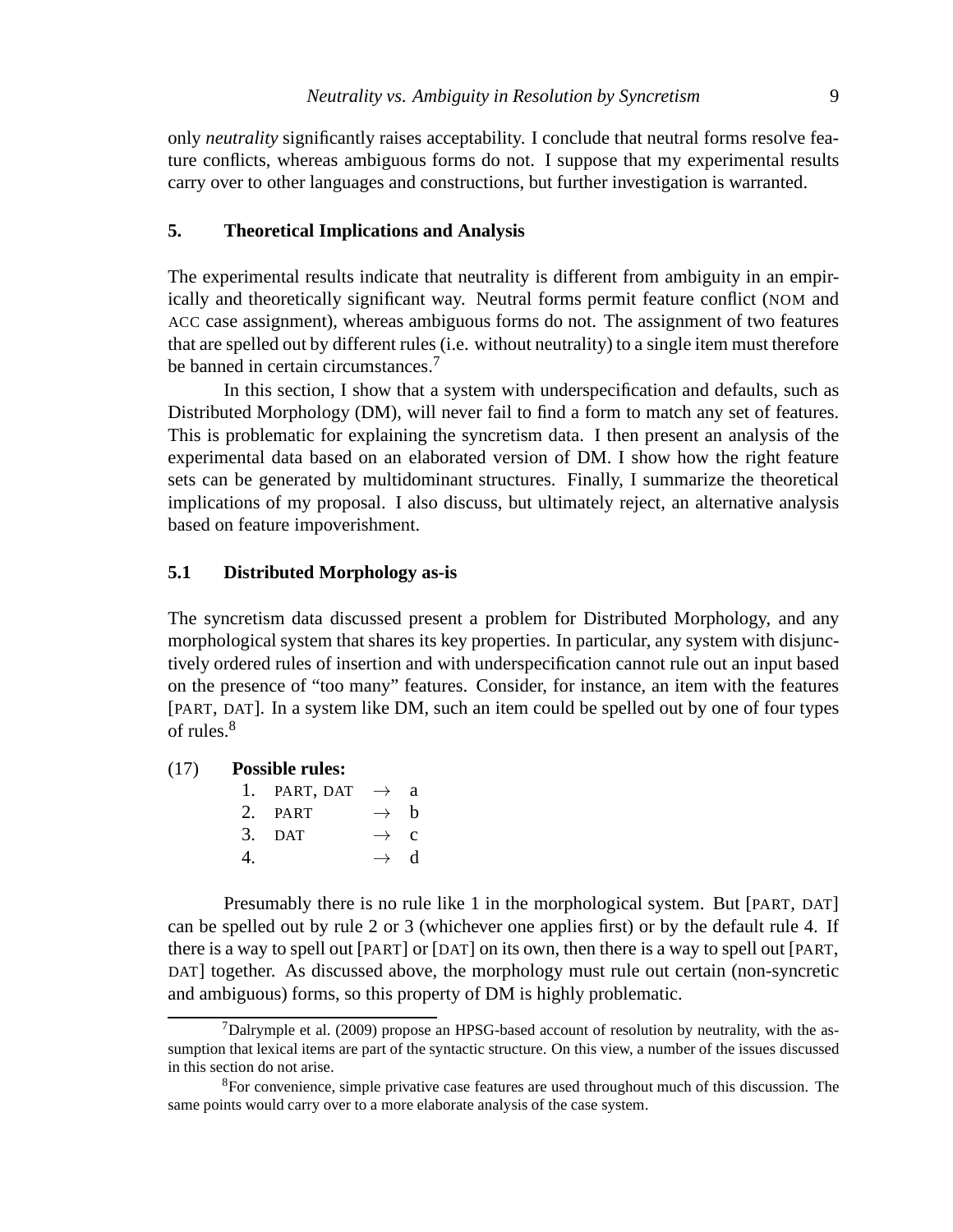## **5.2 Modifying Distributed Morphology**

How can a morphological system like DM rule out forms with conflicting features? I propose that in constructions that display resolution by syncretism a single (syncretic or non-syncretic) item bears a set of *two feature structures*. <sup>9</sup> The derivation crashes if the two feature structures are not spelled out by the same rule. For example, when an RNRed noun gets case from two clauses, the two case features are not spelled out together. Rather, they become part of two separate features structures that must be spelled out by a single rule. What exactly causes an item to bear two feature structures is discussed in section 5.3.

In this section, I show that my proposal correctly predicts that non-syncretic and ambiguous forms do not resolve feature conflicts, whereas neutral ones do. Recall that when a form is ambiguous, two different rules accidentally insert identical suffixes. When a form is neutral – for example, for NOM and ACC case – the same rule inserts the suffix in nominative and accusative environments. For the sake of concreteness, I propose that NOM and ACC are subtypes of the **non-oblique** feature. The syncretic NOM-ACC class Ib suffix -*o* is then inserted by the following rule:

(18) non-oblique, singular, class Ib  $\rightarrow$  -o

**No syncretism** In the following Russian example, the RNRed noun phrase receives PART from the first clause and DAT from the second clause.<sup>10</sup>

## (19) **No syncretism; PART/DAT case:**

\*On ne sosedu he not neighbor-dat *poured<sub>part</sub>*, but opposite was.glad<sub>dat</sub>, milk[Ib]-DAT podlil, a naoborot poradovalsja, moloku s with sugar saxarom i and liqueur likërom. 'He didn't pour some to his neighbor, but rather was glad of, milk with sugar and liqueur.'

Following the proposal above, the RNRed noun *moloko* ('milk') has two feature structures, one from each clause, as shown in (20a). The PART ( $=$  GEN) suffix for this noun is -*a* and the DAT suffix is -*u*, so the two case features would be spelled out as in (20b).<sup>11</sup> I propose that example (19) is ungrammatical because the two feature structures on the RNRed noun are spelled out by two different rules.

- (20) a. {[**PART**, singular, class Ib], [**DAT**, singular, class Ib]}
	- b. (i) **GEN**, singular, class  $Ib \rightarrow -a$ 
		- (ii) **DAT**, singular, class Ib  $\rightarrow$  -u

<sup>9</sup>Why I am proposing a set of feature *structures*, as opposed to a set of feature *sets*, is discussed in section 5.3.

<sup>&</sup>lt;sup>10</sup>The examples used in this section  $(5.2)$  were all used as experimental stimuli.

 $11$ I assume that PART is a subtype of GEN.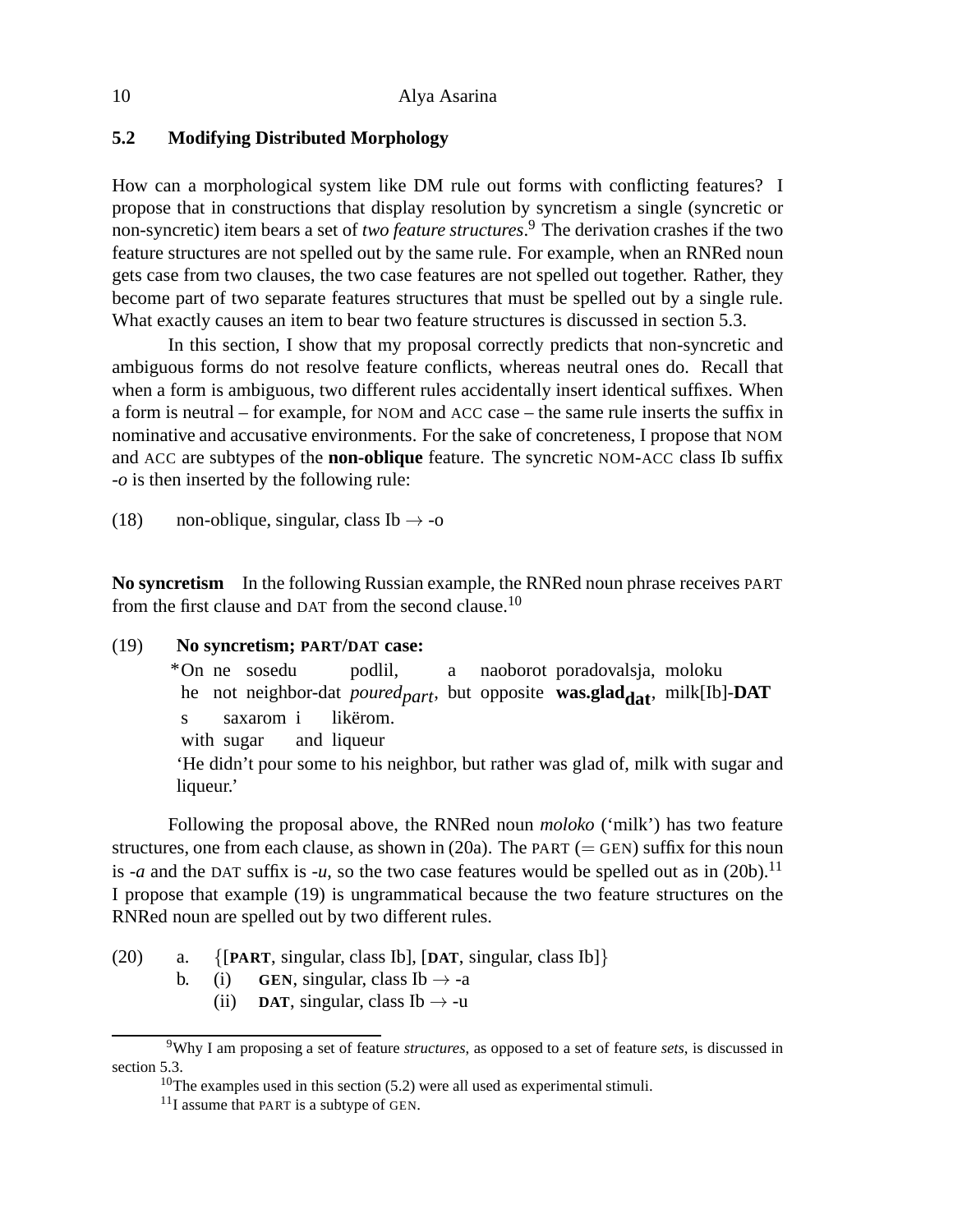**Ambiguity** In the following Russian example, the RNRed noun phrase receives PART from the first clause and DAT from the second clause, as in the previous section.

(21) **Ambiguity; PART/DAT case:**

\*On ne sosedu he not neighbor-dat *poured<sub>part*</sub>, but opposite **was.glad<sub>dat</sub>**, podlil, a naoborot poradovalsja, chaju tea[Ia]-**PART/DAT** with condensed so sgushchënym molokom. milk 'He didn't pour some to his neighbor, but rather was glad of, tea with condensed milk.'

This time, the RNRed noun *chaj* ('tea') has an ambiguous PART/DAT form. The two feature structures it bears are spelled out by two separate rules that happen to yield identical suffixes, as shown in (22). Just as for the non-syncretic form, since the two feature structures are spelled out by two different rules, the result is ungrammatical.

- (22) a. **PART**, singular, class Ia  $\rightarrow$  -u<sup>12</sup> b. **DAT**, singular, class Ia  $\rightarrow$  -u
- 

**Identity** In the example below, the same case (ACC) is assigned to the RNRed noun in the two clauses.

(23) **Identity; ACC/ACC case:**

On ne soxranil, a vybrosil, he not **keptacc**, but **discardedacc**, cookie-**ACC** from trip pechen'e iz poezdki v Angliju. to England 'He did not keep, but rather threw out, cookies from a trip to England.'

The RNRed noun *pechen'e* ('cookie') receives ACC from both clauses, and thus bears two copies of the same feature structure. These two identical structures are of course spelled out by the single rule given in  $(24)$ .<sup>13</sup> Since a single rule can spell out all the feature structures on the RNRed noun, example (23) is grammatical.

(24) **non-oblique**, singular, class Ib  $\rightarrow$  -o

**Neutrality** In the following example, the RNRed noun receives ACC from the first clause and NOM from the second clause.

 $12$ As mentioned in section 3.2, this rule applies to a lexically specified subset of class Ia nouns.

<sup>13</sup>The underlying suffix -*o* systematically surfaces as -*e* after a palatalized consonant, as in *pechen'e* ('cookie'), *bljudce* ('saucer').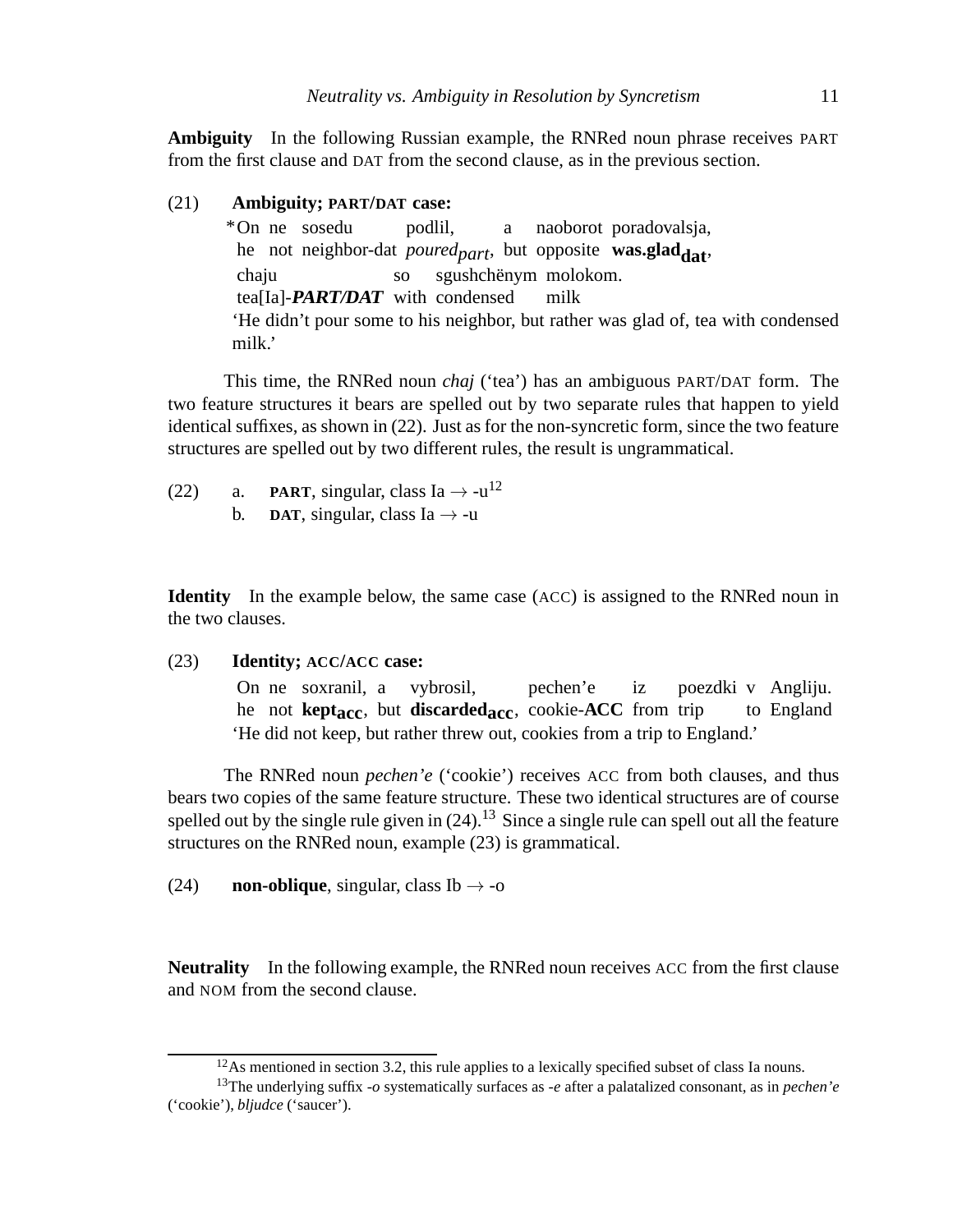# (25) **Neutrality; ACC/NOM case:**

On ne ostavil, tak kak emu nadoelo, he not *keptacc*, as him **sick.ofnom**, saucer[Ib]-**ACC&NOM** with bljudce s krasnoj kaëmkoj. red border 'He didn't keep, as he was sick of, the saucer with a red border.'

The RNRed class Ib noun *bljudce* ('saucer') bears the two feature structures shown in (26a). As discussed above, class Ib nouns are neutral for NOM and ACC. The suffix corresponding to the two feature structures in (26a) is thus inserted by the single rule given in (26b). Since a single rule spells out all the feature structures on the neutral RNRed noun, (25) is grammatical.

(26) a. { [**ACC**, singular, class Ib], [**NOM**, singular, class Ib]} b. **non-oblique**, singular, class  $\text{Ib} \rightarrow -\text{o}$ 

**Summary** I have proposed that in constructions where syncretism effects are found, some item bears more than one feature structure. If an item bears two feature structures, both structures must be spelled out by the same morphological insertion rule. This allows neutral forms to be assigned conflicting features so long as these features are spelled out by the same rule. When a form is non-syncretic or ambiguous, feature conflicts are prohibited, as no single rule can spell out all the feature structures assigned. Standard DM does not capture the fact that that non-syncretic and ambiguous forms are ruled out by feature conflicts, in contrast to neutral forms.

# **5.3 Where Multiple Sets of Features Come From**

When does an item bear more than one feature structure? I propose that multiple features of the same type can be assigned in a multidominant structure. Multiple feature structures are then generated when an item is assigned two features for the same feature category. For example, a noun assigned case twice will have two feature structures associated with it.

**Multidominance** Consider the following example or RNR in Russian, where the raised noun is ambiguous for the two cases (PART and DAT) assigned to it. A multidominant structure has been proposed for RNR constructions such as (27) (McCawley (1982), Wilder (1999)), as illustrated in (28).

# (27) **Morphological ambiguity:**

\*On otlil, he *poured<sub>part</sub>*, but **was.glad<sub>dat</sub>**, tea[Ia]-**PART/DAT** no poradovalsja, chaju. 'He poured off, but was glad of, the tea.'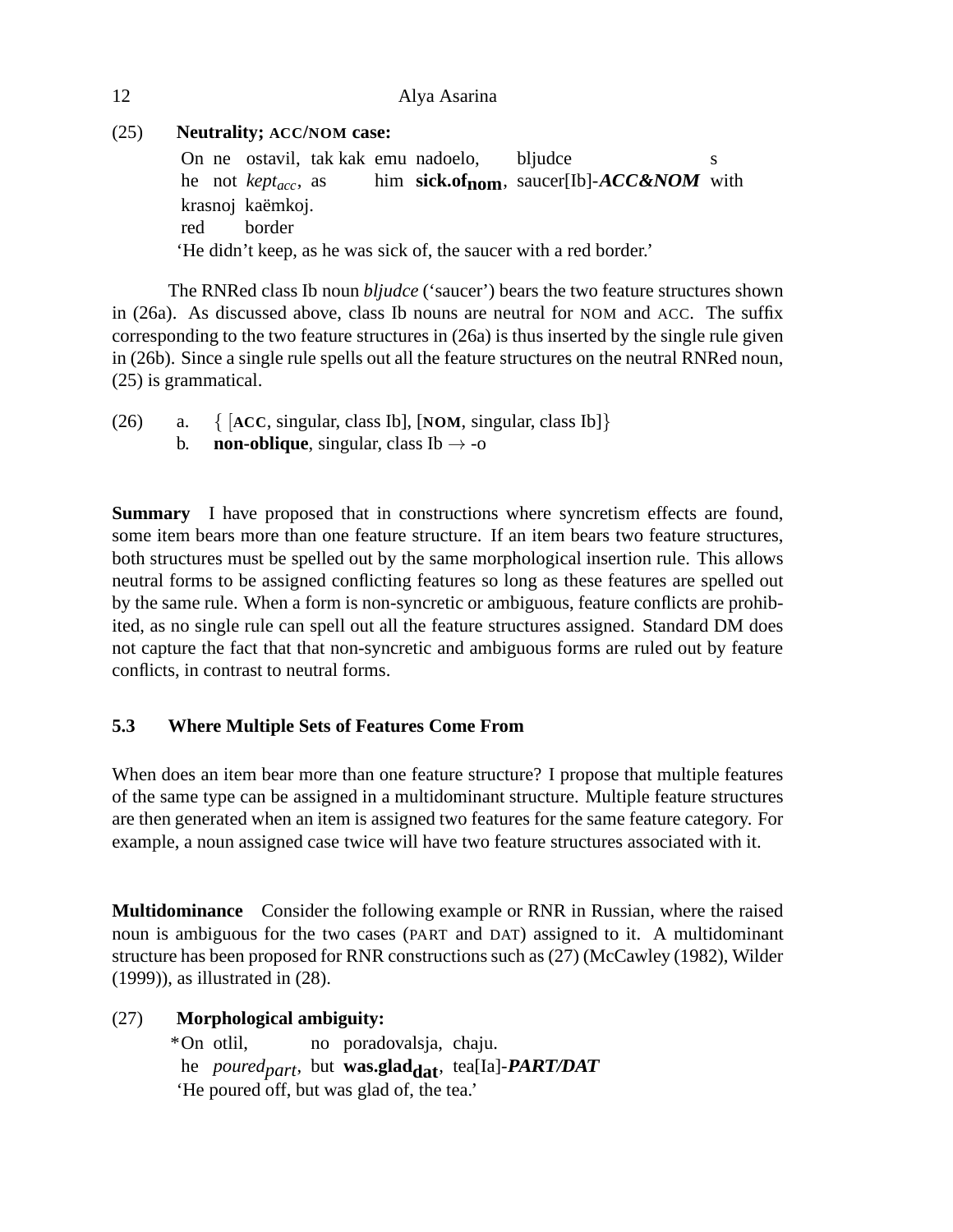

The RNRed noun *chaj* ('tea') simultaneously receives partitive case from *otlil* ('poured') in the first clause and dative case from *poradovalsja* ('was glad') in the second clause. It thus bears multiple case features. Pinning on multidominance the possibility of an item receiving multiple features of the same type is quite plausible. Multidominance has been proposed for most of the constructions where syncretism effects have been observed, including RNR (McCawley (1982), Wilder (1999)), ATB movement (Citko (2005)), and free relatives (Riemsdijk (2000)).

**Feature structures** What happens when an item receives more than one case feature? I propose that when an item is assigned two features from the same feature hierarchy, a split into two separate feature structures occurs. For example, [DAT] and [PART] are both in the feature hierarchy for case. If both are assigned to a single noun, that noun ends up bearing two separate feature structures. My account is inspired by the proposal of Bjorkman (2009).

Suppose that every lexical item is associated with a feature matrix. For Russian nouns, this matrix contains declension class, number, and case. Consider the following RNR example.

 $(29)$  **Morphological ambiguity**  $(=(27))$ : \*On otlil, he *poured<sub>part</sub>*, but **was.glad<sub>dat</sub>**, tea[Ia]-**PART/DAT** no poradovalsja, chaju. 'He poured off, but was glad of, the tea.'

The RNRed noun *chaj* ('tea') is inherently class Ib and singular, as shown in (30).

(30) CLASS Ib NUMBER singular

*Chaj* is assigned case by *otlil* ('poured') and *poradovalsja* ('was glad') in (29). *Otlil* assigns PART case to the RNRed noun. Now, when *poradovalsja* assigns DAT case, DAT cannot be inserted in the same matrix, as the CASE slot is already filled. Consequently, a new feature matrix is created. All non-conflicting values (in this instance, class and number) are preserved, but a new value is inserted for case. The RNRed noun in (29) thus bears both of the feature matrices in (31):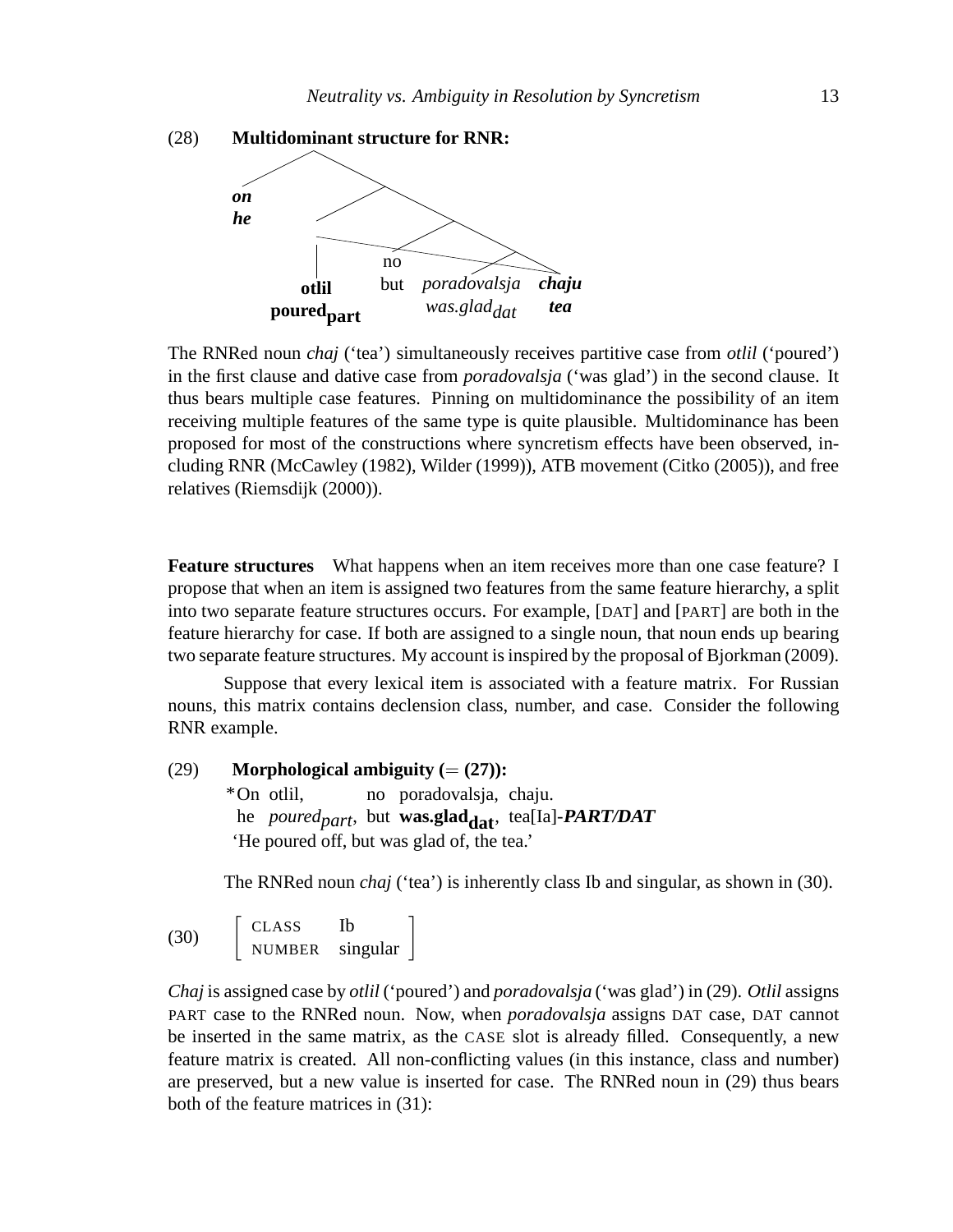14 Alya Asarina

|      | CLASS           |             | <b>CLASS</b>    |     |
|------|-----------------|-------------|-----------------|-----|
| (31) | NUMBER singular |             | NUMBER singular |     |
|      | <b>CASE</b>     | <b>PART</b> | CASE            | DAT |

All the feature structures an item bears must be spelled out. As proposed above, the derivation crashes when two different rules are used to spell out the feature sets on a single item (as in the PART/DAT example). Two feature structures on a single item do not result in a crash so long a they are spelled out by a single rule (as in examples of NOM/ACC syncretism).

## **5.4 Feature Impoverishment**

As mentioned briefly in section 3.1, it has been argued that metasyncretism is best accounted for by rules of *impoverishment*, i.e. feature deletion. (Bobaljik (2001), Harley (2008)) An impoverishment account of NOM-ACC syncretism in Russian simplifies the analysis proposed in the previous section, but runs into problems with other instances of resolution by syncretism.

NOM-ACC syncretism is prevalent in Russian. On an impoverishment analysis of metasyncretism, NOM and ACC features on syncretic forms are deleted prior to vocabulary insertion. Restricting our attention to NOM-ACC syncretism for class Ib forms, the following impoverishment rule applies: $14$ 

(32)  $[\{ACC, NOM\}, class Ib] \rightarrow [class Ib]$ 

An RNRed noun assigned ACC in one clause and NOM in the other clause ends up bearing the following set of feature structures, where [non-oblique] comes for free with [NOM] and [ACC]:

(33) {[ACC, non-oblique, singular, class Ib], [NOM, non-oblique, singular, class Ib]}

The impoverishment rule in (32) deletes NOM and ACC features, making the two feature structures in (33) identical. If the feature structures on a noun are truly in a *set*, bearing two identical structures is equivalent to bearing one copy of that structure. After feature impoverishment, the set of features in (32) is thus reduced to:

 $(34)$  {[non-oblique, singular, class Ib]}

By contrast, an ambiguous or non-syncretic form that is assigned multiple case features will retain multiple feature structures after impoverishment, for example:

(35) {[PART, singular, class Ib], [DAT, singular, class Ib]}

If Russian NOM-ACC syncretism comes about through impoverishment, a simple proposal will account for the experimental results:

<sup>&</sup>lt;sup>14</sup>To account for metasyncretism, the rule should really apply to multiple declension classes and/or parts of speech, but this is beyond the scope of our discussion.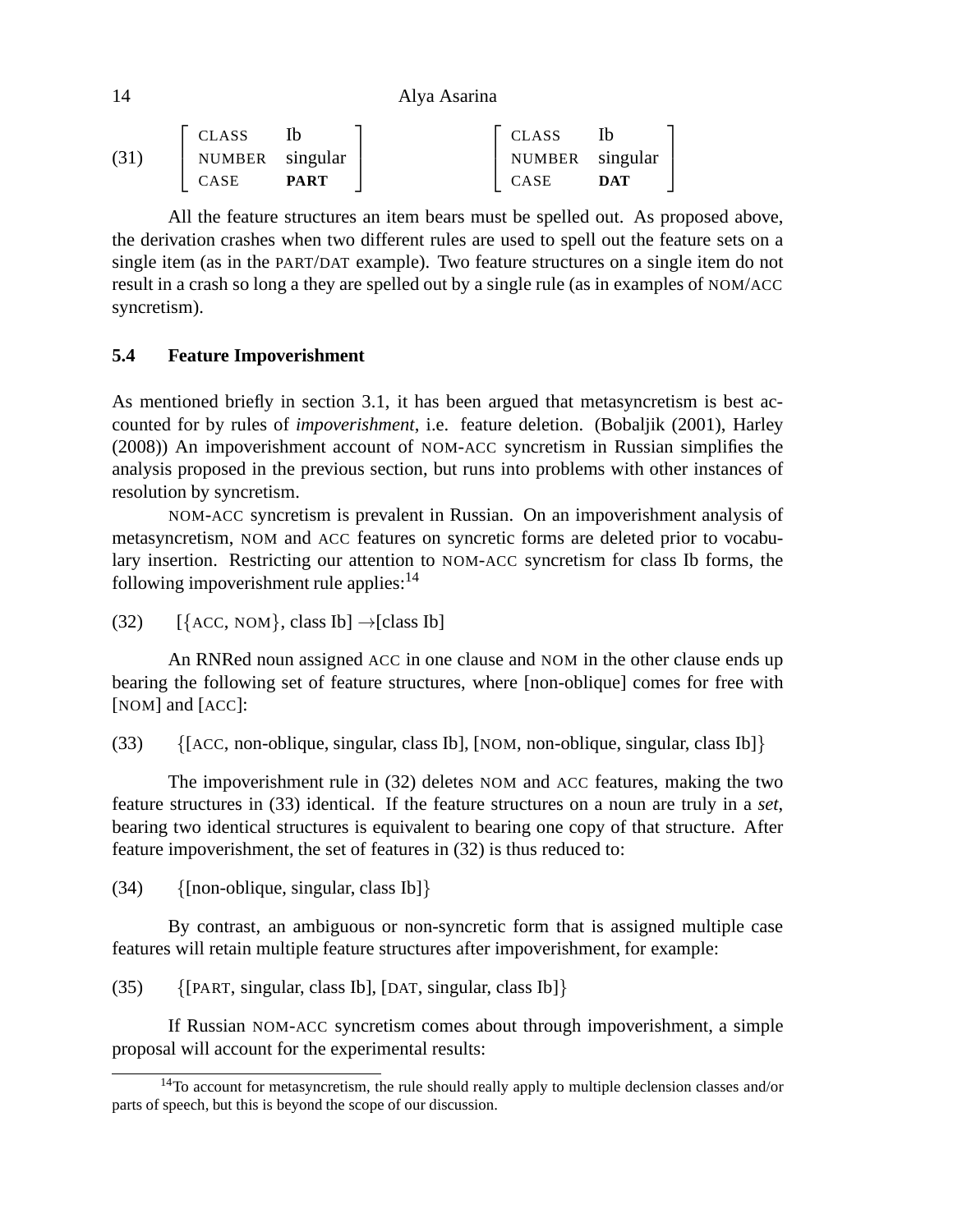(36) Multiple feature structures on a single item can *never* be spelled out.

If all instances of feature resolution by neutral forms involve a sufficient amount of impoverishment, this proposal will capture the syncretism facts in general. However, resolution by syncretism is found in paradigms that cannot be effectively analyzed with standard impoverishment rules. For example, the feature conflict-resolving form *are* in (37b) is straightforwardly analyzed as a default:

# (37) **Resolution by syncretism in English – subject agreement (from Pullum and Zwicky** (1986))  $(=(4))$ :

- a. \*Either they or I are/am/is going to have to go.
- b. Either they or you are going to have to go.

In order for the second person singular *are* form and plural *are* forms to bear identical sets of features, all of their person and number features must be impoverished. It is plausible that person features are impoverished in the plural:

(38) [{person features}, plural]  $\rightarrow$  [plural]

However, the [plural] feature would also need to be impoverished in order to match the 2nd person singular form. This move is *not* motivated; there is no systematic singularplural syncretism to account for. An alternative is to assume that there is no plural feature (only [singular]), and to allow rules to refer to the *complement* of a specifiable class:

(39) {person features}  $\rightarrow$  0 *unless* [singular]

In addition to the rule in (39), we would need only to impoverish the [singular] feature on the 2nd person singular form. This impoverishment rule *is* motivated, as Modern English never distinguishes 2nd person singular from 2nd person plural. However, as far as I am aware, rules like (39) have not been argued for in the literature. I thus tentatively conclude that the analysis proposed in section 5.2 is to be preferred over an impoverishment-based analysis.

# **5.5 Summary**

In this section, I have argued that feature conflicts are permitted by the syntax (for neutral forms). Feature conflicts are *resolved* when the morphology treats the features assigned in the same way, as for neutral forms. Feature conflicts are *not resolved* by accidentally syncretic forms. The fate of an item with conflicting feature specifications is thus determined at the intermediate level of morphological spellout, which is where neutral and ambiguous forms are distinguished.

# **6. Conclusion**

In this paper, I have presented experimental evidence showing that *neutral* forms resolve feature conflicts, whereas *ambiguous* forms do not. Since neutrality vs. ambiguity is a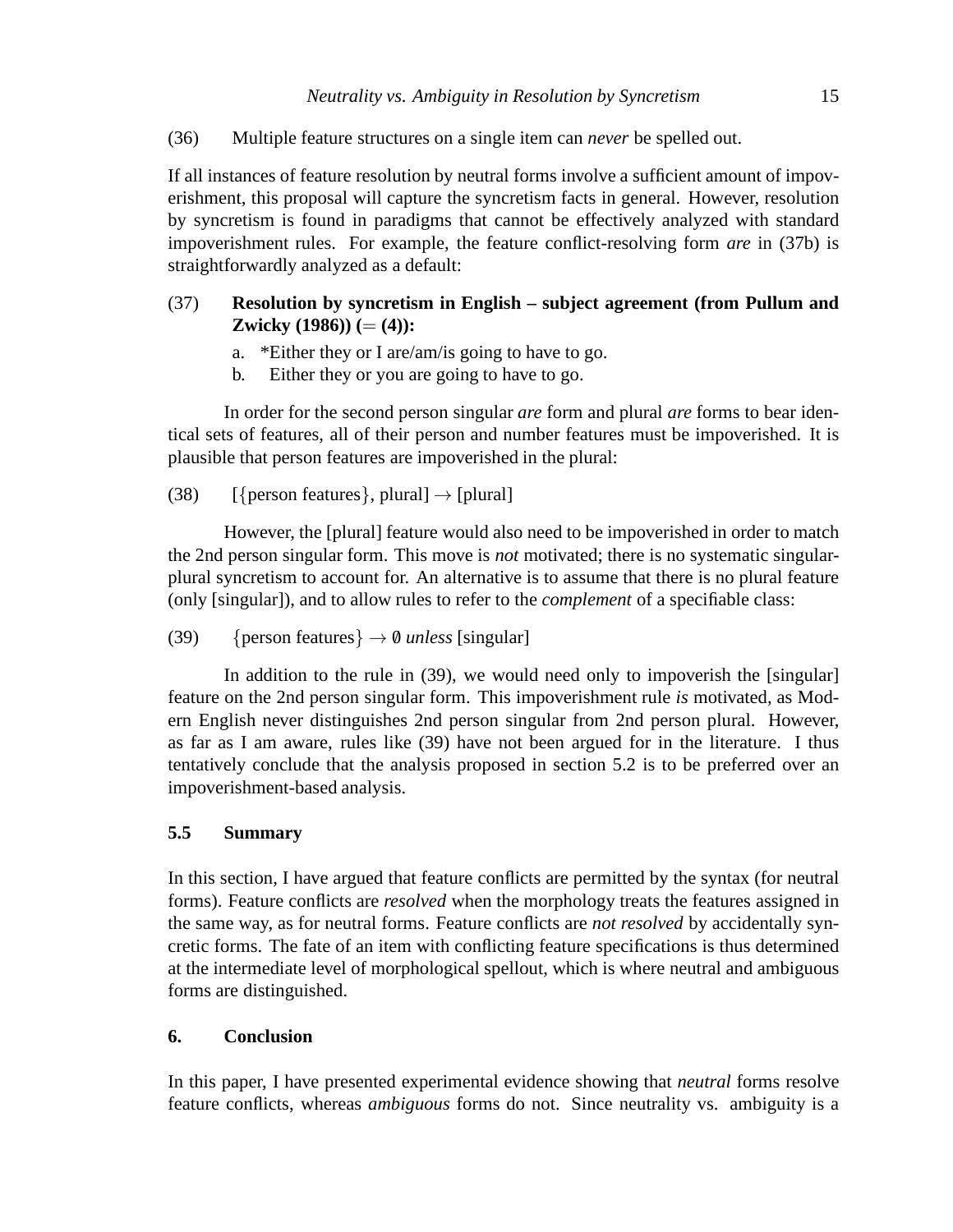morphological distinction, we learn that a failure in morphological insertion can result in ungrammaticality. A standard Distributed Morphology system never crashes, and thus cannot capture the resolution by syncretism data. I thus propose that DM be modified with the idea that an item can sometimes bear multiple feature structures. These structures must be spelled out by a single rule. Multiple feature structures on a single item are generated when that item is shared in a multidominant structure and receives two values for the same type of feature. My proposal successfully accounts for the fact that only neutral forms resolve feature conflicts.

## **1. Appendix: Sample Stimuli**

## **1.1 Neutrality (NOM-ACC)**

# **Experimental sentences:** neuter (class Ib) **Control sentences:** feminine (class II)

## (40) **Neutrality:**

On ne ostavil, tak kak emu nadoelo, he not *keptacc*, as him **sick.ofnom**, saucer[Ib]-**ACC&NOM** with bljudce s krasnoj kaëmkoj. red border 'He didn't keep, as he was sick of, the saucer with a red border.'

# (41) **No syncretism; second conjunct agreement:**

On ne ostavil, tak kak emu nadoela, he not *keptacc*, as him **sick.ofnom**, plate[II]-**NOM** with black tarelka s chërnoj kaëmkoj. border

'He didn't keep, as he was sick of, the plate with a black border.'

# **1.2 Morphological ambiguity (PART-DAT)**

**Experimental sentences:** masculine (class Ia) **Control sentences:** neuter (class Ib)

# (42) **Morphological ambiguity:**

On ne sosedu he not neighbor-dat *poured<sub>part</sub>*, but opposite **was.glad<sub>dat</sub>**, podlil, a naoborot poradovalsja, chaiu tea[Ia]-**PART/DAT** with condensed so sgushchënym molokom. milk

'He didn't pour some to his neighbor, but rather was glad of, tea with condensed milk.'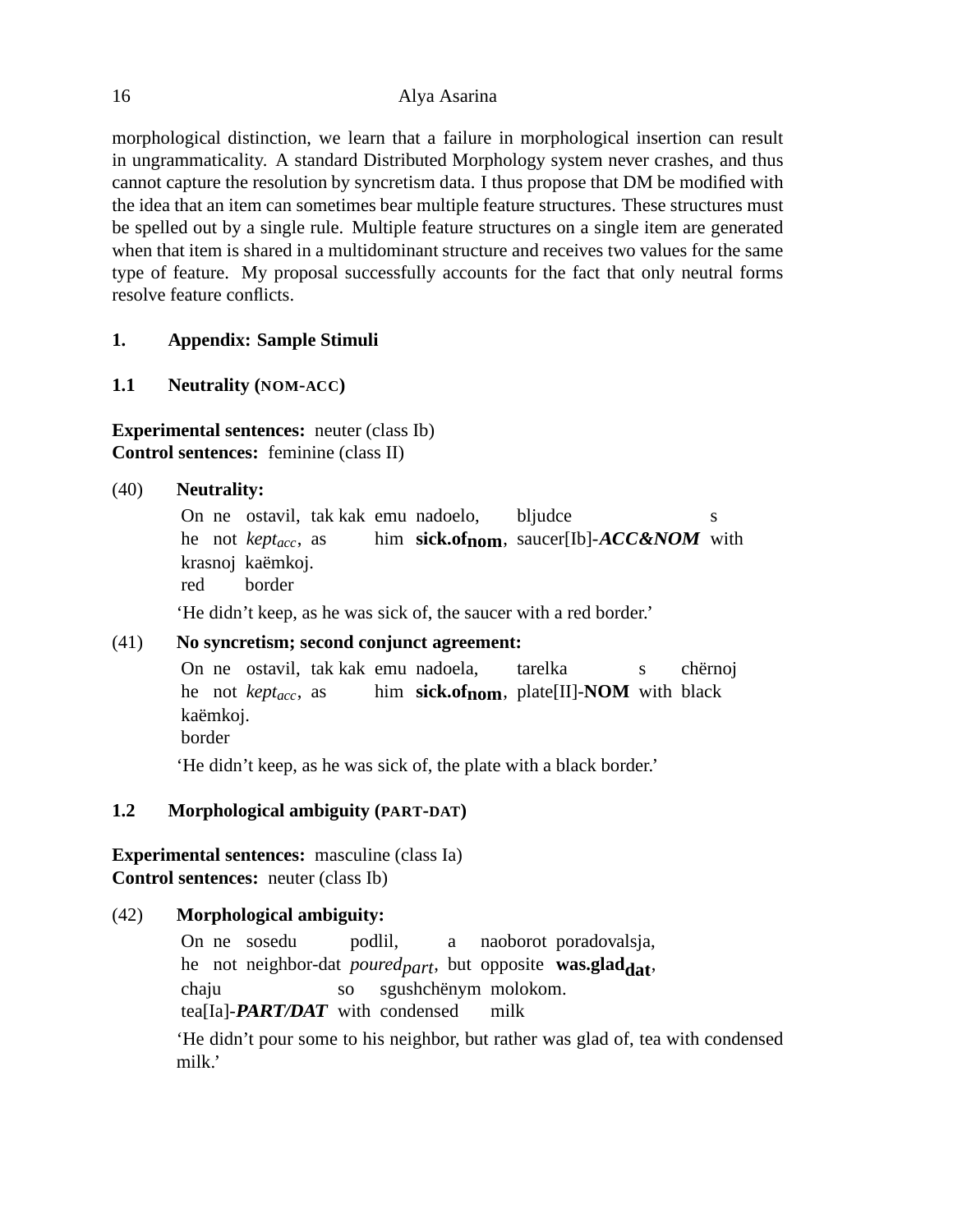(43) **No syncretism; second conjunct agreement:** On ne sosedu he not neighbor-dat *poured<sub>part</sub>*, but opposite **was.glad<sub>dat</sub>**, milk[Ib]-**DAT** podlil, a naoborot poradovalsja, moloku s with sugar saxarom i and liqueur likërom. 'He didn't pour some to his neighbor, but rather was glad of, milk with sugar and liqueur.'

#### **1.3 Phonological ambiguity (ACC-PREP)**

**Experimental sentences:** neuter (class Ib), unstressed ending **Control sentences:** neuter (class Ib), stressed ending

#### (44) **Phonological ambiguity:**

On ne nastupil, he not *steppedacc*, but **satprep**, on bed[Ib]-**ACC/PREP** with gray a sidel, na lózhe s serym pokryvalom. bedspread 'He did not step on, but sat on, the bed with a gray bedspread.'

## (45) **No syncretism; second conjunct agreement:**

On ne nastupil, he not *steppedacc*, but **satprep**, on bucket[Ib]-**PREP** with big a sidel, na vedré s bol'shoj dyrkoj. hole 'He did not step on, but sat on, the bucket with a big hole.'

## **1.4 Other**

#### (46) **Baseline – RNR without case conflict:**

On ne soxranil, a he not **keptacc**, but **discardedacc**, cookie-**ACC** from trip vybrosil, pechen'e iz poezdki v Angliju. to England 'He did not keep, but rather threw out, cookies from a trip to England.'

## (47) **Filler – grammatical:**

On vchera he yesterday **discardedacc**, realizing that acts vybrosil, ponimaja chto postupaet glupo, stupidly, plate-**ACC** tarelku iz from thin tonkogo fajansa. faience 'He threw away yesterday, realizing that he's acting stupidly, a fine faience plate.'

## (48) **Filler – ungrammatical:**

\*On vchera he yesterday **discardedacc**, realizing, that acts vybrosil, ponimaja chto postupaet glupo, stupidly, plate-*NOM* tarelka iz from thin tonkogo fajansa. faience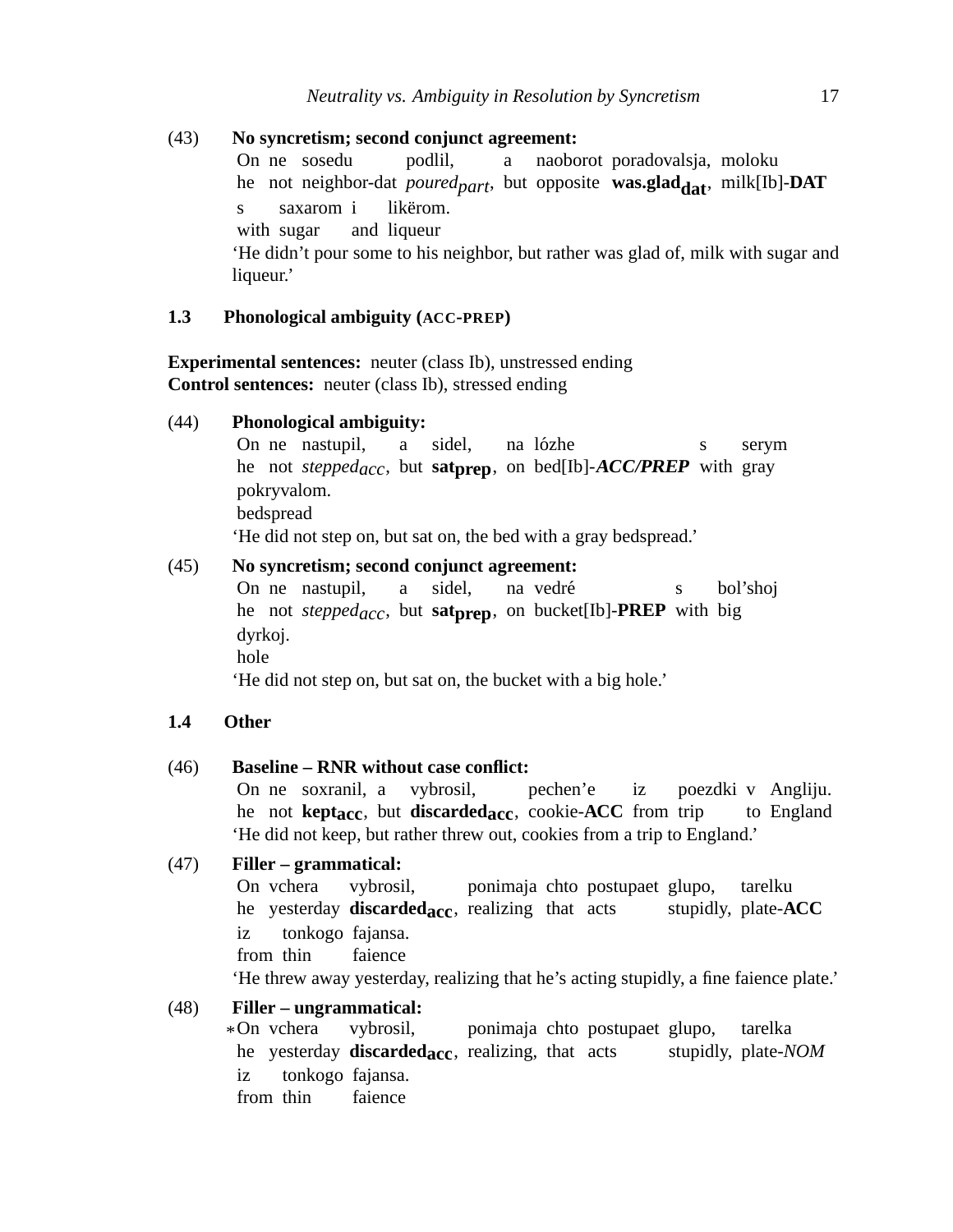#### 18 Alya Asarina

#### **References**

Babby, L.H. 1980. *Existential sentences and negation in Russian*. Karoma.

- Bjorkman, B. 2009. The syntax of syncretism. Presented at NELS 40, MIT and GLS 2010, Georgetown University.
- Bobaljik, J. 2001. Syncretism without paradigms: Remarks on Williams 1981, 1994. In *Yearbook of morphology*, ed. G. Booij and J. van Marle, 53–85. Dordrecht: Kluwer.
- Borsley, R.D. 1983. A note on the generalized left branch condition. *Linguistic Inquiry* 14:169–174.
- Citko, B. 2005. On the nature of merge: External merge, internal merge, and parallel merge. *Linguistic Inquiry* 36:475–496.
- Dalrymple, M., T.H. King, and L. Sadler. 2009. Indeterminacy by underspecification. *Journal of Linguistics* 45:31–68.
- Eisenberg, P. 1973. A note on "identity of constituents". *Linguistic Inquiry* 4:417–420.
- Groos, A., and H. Van Riemsdijk. 1981. Matching effects in free relatives: A parameter of core grammar. In *Theory of markedness in generative grammar*, ed. A. Belletti, L. Brandi, and L. Rizzi, 171–216. Pisa: Scuola Normale Superiore.
- Harley, H. 2008. When is syncretism more than a syncretism? Impoverishment, metasyncretism and underspecification. In *Phi theory: Phi-features across modules and interfaces*, ed. D. Harbour, D. Adger, and S. Béjar, 251 – 294. Oxford: Oxford University Press.
- Ingria, R.J.P. 1990. The limits of unification. In *Proceedings of the 28th annual meeting of the Association for Computational Linguistics*, 194–204.
- Jakobson, R. 1958. Morfologičeskie nabljudenija nad slavjanskim skloneniem. In *American Contributions to the Fourth International Congress of Slavicists*, 127–156. Mouton.
- Levy, R. 2001. Feature indeterminacy and the coordination of unlikes in a totally welltyped HPSG. Stanford.
- McCawley, J. 1982. Parentheticals and discontinuous constituent structure. *Linguistic Inquiry* 13:91–106.
- Müller, G. 2004. On decomposing inflection class features: Syncretism in Russian noun inflection. In *Explorations in nominal inflection*, ed. G. Müller, L. Gunkel, and G. Zifonum, 189–227. Berlin: Mouton De Gruyter.
- Neidle, C. 1988. *The role of case in Russian syntax*. Kluwer.
- Pesetsky, D. 1982. Paths and categories. Doctoral Dissertation, MIT.
- Pullum, G.K., and A.M. Zwicky. 1986. Phonological resolution of syntactic feature conflict. *Language* 62:751–773.
- Riemsdijk, H. 2000. Free relatives inside out: Transparent free relatives as grafts. In *PASE Papers in Language Studies–Proceedings of the 8th Annual Conference of the Polish Association for the Study of English, University of Wroclaw*, 223–233.
- Voeltz, E. 1971. Surface constraints and agreement resolution: Some evidence from Xhosa. *Studies in African Linguistics* 2:37–60.
- Wiese, B. 2004. Categories and paradigms. On underspecification in Russian declension. In *Explorations in nominal inflection*, ed. G. Müller, L. Gunkel, and G. Zifonum,